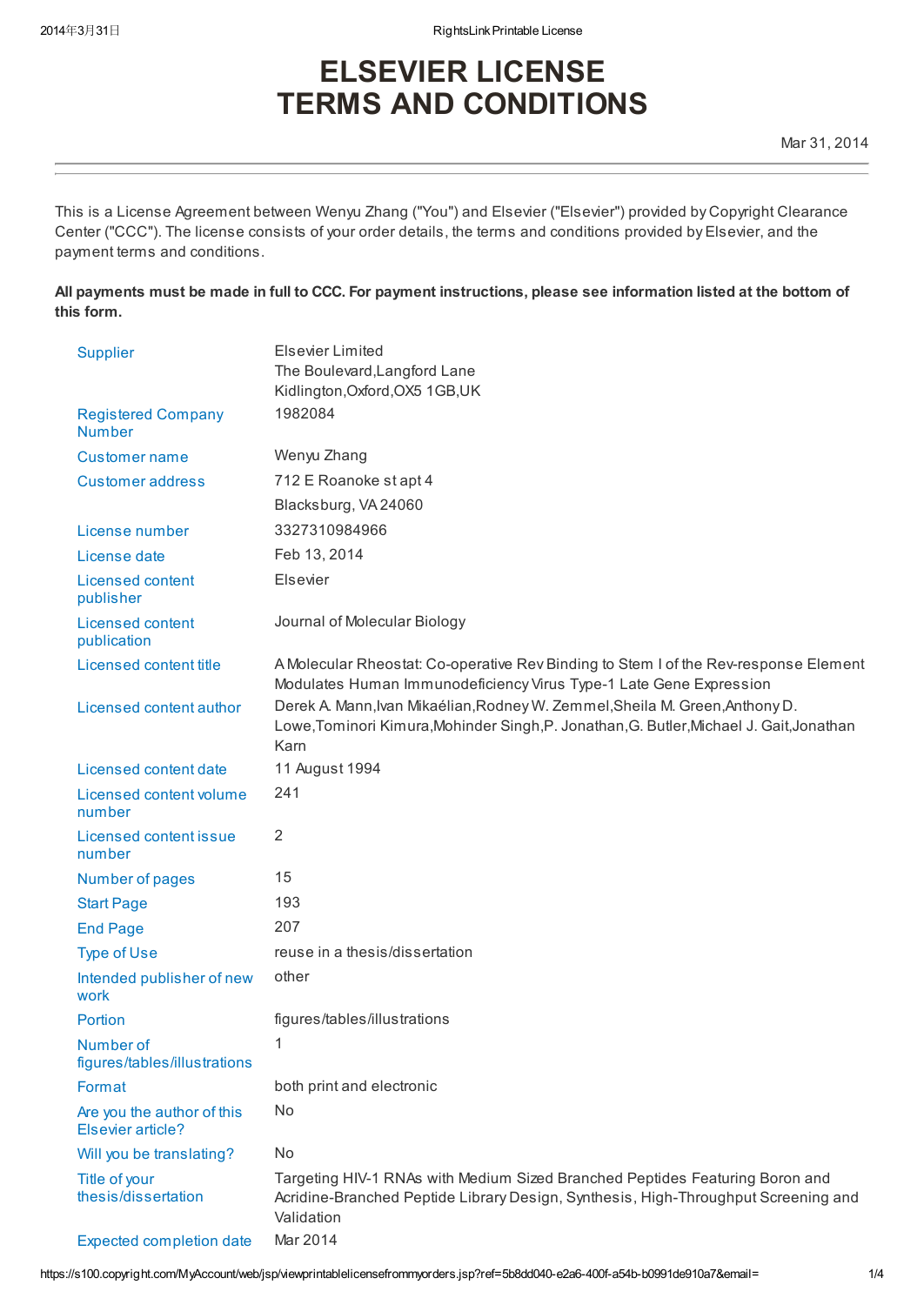| Estimated size (number<br>of pages) | 220                    |
|-------------------------------------|------------------------|
| Elsevier VAT number                 | GB 494 6272 12         |
| Permissions price                   | 0.00 USD               |
| <b>VAT/Local Sales Tax</b>          | $0.00$ USD $/0.00$ GBP |
| <b>Total</b>                        | $0.00$ USD             |
| <b>Terms and Conditions</b>         |                        |

## **INTRODUCTION**

1. The publisher for this copyrighted material is Elsevier. Byclicking "accept" in connection with completing this licensingtransaction, you agree that the following terms and conditions apply to thistransaction (along with the Billing and Payment terms and conditionsestablished by Copyright Clearance Center, Inc. ("CCC"), at the timethat you opened your Rightslink account and that are available at any time at http://myaccount.copyright.com).

### GENERAL TERMS

2. Elsevier hereby grants you permission to reproduce the aforementionedmaterial subject to the terms and conditions indicated.

3. Acknowledgement: If any part of the material to be used (for example,figures) has appeared in our publication with credit or acknowledgement toanother source, permission must also be sought from that source. If suchpermission is not obtained then that material may not be included in yourpublication/copies. Suitable acknowledgement to the source must be made, eitheras a footnote or in a reference list at the end of your publication, asfollows: "Reprinted from Publication title, Vol /edition number, Author(s), Title ofarticle / title of chapter, Pages No., Copyright (Year), with permission fromElsevier [OR APPLICABLE SOCIETY COPYRIGHT OWNER]." Also Lancet special credit -"Reprinted from The Lancet, Vol. number, Author(s), Title of article, PagesNo., Copyright (Year), with permission from

Elsevier."

4. Reproduction of this material is confined to the purpose and/or media forwhich permission is hereby given.

5. Altering/Modifying Material: Not Permitted. However figures andillustrations may be altered/adapted minimally to serve your work. Any otherabbreviations, additions, deletions and/or any other alterations shall be madeonly with prior written authorization of Elsevier Ltd. (Please contact Elsevierat permissions@elsevier.com)

6. If the permission fee for the requested use of our material is waived inthis instance, please be advised that your future requests for Elseviermaterials may attract a fee.

7. Reservation of Rights: Publisher reserves all rights not specificallygranted in the combination of (i) the license details provided by you andaccepted in the course of this licensing transaction, (ii) these terms andconditions and (iii) CCC's Billing and Payment terms and conditions.

8. License Contingent Upon Payment: While you may exercise the rightslicensed immediately upon issuance of the license at the end of the licensingprocess for the transaction, provided that you have disclosed complete andaccurate details of your proposed use, no license is finally effective unlessand until full payment is received from you (either by publisher or by CCC) asprovided in CCC's Billing and Payment terms and conditions. If fullpayment is not received on a timely basis, then any license preliminarilygranted shall be deemed automatically revoked and shall be void as if nevergranted. Further, in the event that you breach any of these terms andconditions or any of CCC's Billing and Payment terms and conditions, thelicense is automatically revoked and shall be void as if never granted. Use of materials as described in a revoked license, as well as any use of thematerials beyond the scope of an unrevoked license, may constitute copyrightinfringement and publisher reserves the right to take any and all action toprotect its copyright in the materials.

9. Warranties: Publisher makes no representations or warranties with respectto the licensed material. 10. Indemnity: You hereby indemnify and agree to hold harmless publisher andCCC, and their respective officers, directors, employees and agents, from andagainst any and all claims arising out of your use of the licensed materialother than as specifically authorized pursuant to this license.

11. No Transfer of License: This license is personal to you and may not besublicensed, assigned, or transferred by you to any other person withoutpublisher's written permission.

12. No Amendment Except in Writing: This license may not be amended exceptin a writing signed by both parties (or, in the case of publisher, by CCC onpublisher's behalf).

13. Objection to Contrary Terms: Publisher hereby objects to any termscontained in any purchase order, acknowledgment, check endorsement or otherwriting prepared by you, which terms are inconsistent with these terms andconditions or CCC's Billing and Payment terms and conditions. These termsand conditions, together with CCC's Billing and Payment terms and conditions(which are incorporated herein), comprise the entire agreement between you andpublisher (and CCC) concerning this licensing transaction. In the eventof any conflict between your obligations established by these terms andconditions and those established by CCC's Billing and Payment terms andconditions, these terms and conditions shall control.

14. Revocation: Elsevier or Copyright Clearance Center may deny thepermissions described in this License at their sole discretion, for any reasonor no reason, with a full refund payable to you. Notice of such denialwill be made using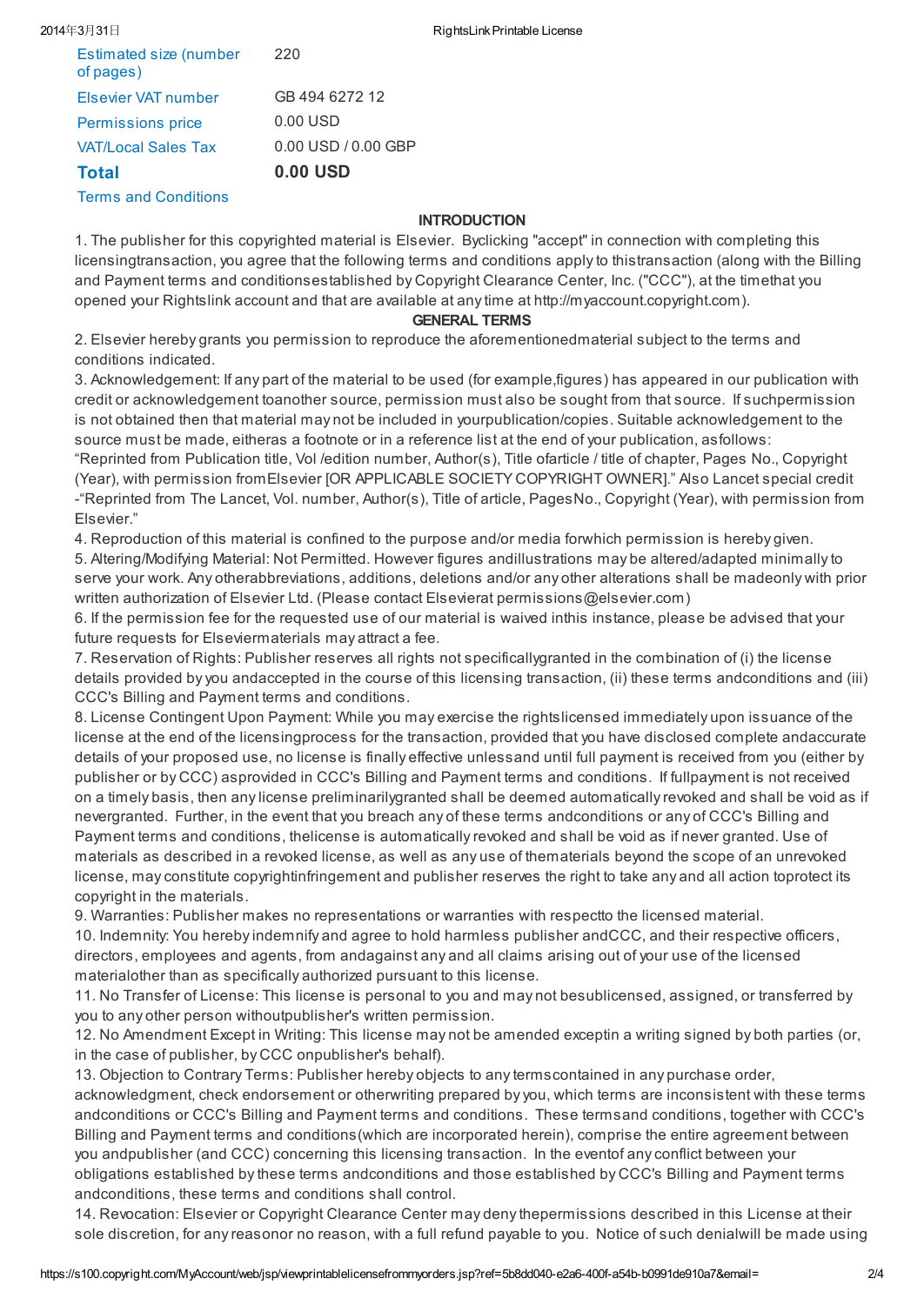#### 2014年3月31日 RightsLink Printable License

the contact information provided by you. Failure toreceive such notice will not alter or invalidate the denial. In no eventwill Elsevier or Copyright Clearance Center be responsible or liable for anycosts, expenses or damage incurred by you as a result of a denial of yourpermission request, other than a refund of the amount(s) paid by you toElsevier and/or Copyright Clearance Center for denied permissions.

## LIMITED LICENSE

The following terms and conditions apply only to specific license types:

15. Translation: This permission is granted fornon-exclusive world English rights only unless yourlicense was granted for translation rights. If you licensed translation rightsyou may only translate this content into the languages you requested. Aprofessional translator must perform all translations and reproduce the contentword for word preserving the integrity of the article. If this license is tore-use 1 or 2 figures then permission is granted for nonexclusive world rightsin all languages.

16. Posting licensed content on any Website: The followingterms and conditions apply as follows: Licensing material from an Elsevierjournal: All content posted to the web site must maintain the copyright informationline on the bottom of each image; A hyper-text must be included to the Homepageof the journal from which you are licensing at http://www.sciencedirect.com/science/journal/xxxx orthe Elsevier homepage for books at [http://www.elsevier.com;](http://www.elsevier.com/) CentralStorage: This license does not include permission for a scanned version of thematerial to be stored in a central repository such as that provided byHeron/XanEdu.

Licensing material from an Elsevier book: A hyper-text link must be includedto the Elsevier homepage at [http://www.elsevier.com](http://www.elsevier.com/). Allcontent posted to the web site must maintain the copyright information line onthe bottom of each image.

Posting licensed content on Electronic reserve: In addition to the above the following clausesare applicable: The web site must be password-protected and made available onlyto bona fide students registered on a relevant course. This permission isgranted for 1 year only. You may obtain a new license for future websiteposting.

For journal authors: the following clauses are applicable inaddition to the above: Permission granted is limited to the author acceptedmanuscript version\* of your paper.

\*Accepted Author Manuscript (AAM) Definition: An accepted authormanuscript (AAM) is the author's version of the manuscript of an article thathas been accepted for publication and which may include any authorincorporatedchanges suggested through the processes of submission processing, peer review,and editor-author communications. AAMs do not include other publishervalue-added contributions such as copy-editing, formatting, technicalenhancements and (if relevant) pagination.

You are not allowed to download and post the published journal article (whetherPDF or HTML, proof or final version), nor may you scan the printed edition tocreate an electronic version. A hyper-text must be included to the Homepage ofthe journal from which you are licensing at http://www.sciencedirect.com/science/journal/xxxxx. As part of our normal production process, you will receive an e-mail noticewhen your article appears on Elsevier's online service ScienceDirect(www.sciencedirect.com). That e-mail will include the article's Digital ObjectIdentifier (DOI). This number provides the electronic link to the publishedarticle and should be included in the posting of your personal version. We askthat you wait until you receive this e-mail and have the DOI to do any posting.

Posting to a repository: Authorsmay post their AAM immediately to their employer's institutional repository forinternal use only and may make their manuscript publically available after thejournal-specific embargo period has ended. Please also refer to Elsevier'sArticle Posting Policy for further information.

18. For book authors the following clauses are applicable in addition tothe above: Authors are permitted to place a briefsummary of their work online only.. You are notallowed to download and post the published electronic version of your chapter,nor may you scan the printed edition to create an electronic version. Posting to a repository: Authors arepermitted to post a summary of their chapter only in their institution'srepository.

20. Thesis/Dissertation: If your license is for use in athesis/dissertation your thesis may be submitted to your institution in eitherprint or electronic form. Should your thesis be published commercially, pleasereapply for permission. These requirements include permission for the Libraryand Archives of Canada to supply single copies, on demand, of the completethesis and include permission for UMI to supply single copies, on demand, ofthe complete thesis. Should your thesis be published commercially, pleasereapply for permission.

# Elsevier Open Access Terms andConditions

Elsevier publishes Open Access articles in both its Open Access journals andvia its Open Access articles option in subscription journals.

Authors publishing in an Open Access journal or who choose to make theirarticle Open Access in an Elsevier subscription journal select one of thefollowing Creative Commons user licenses, which define how a reader may reusetheir work: Creative Commons Attribution License (CC BY), Creative CommonsAttribution – Non Commercial - ShareAlike (CC BY NCSA) and Creative Commons Attribution – Non Commercial – No Derivatives (CC BYNC ND) Terms & Conditions applicable toall Elsevier Open Access articles:

Any reuse of the article must not represent the author as endorsing theadaptation of the article nor should the article be modified in such a way asto damage the author's honour or reputation.